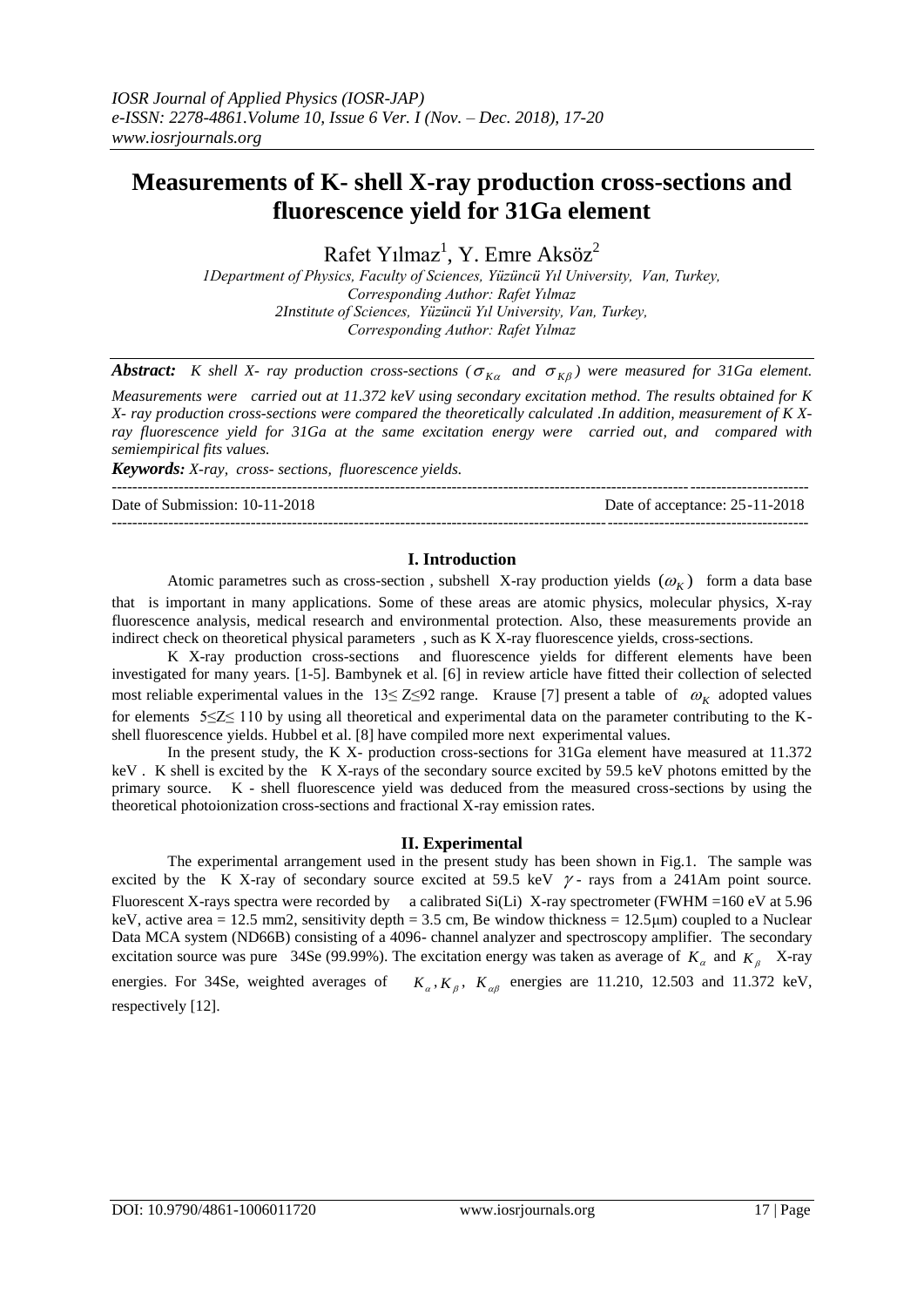*Measurements of K- shell X-ray production cross-sections and fluorescence yield for 31Ga element*



**Figure 1**. Experimental set-up.

## **2.1.Data analysis**

The experimental K X-ray production cross-sections have been measured using the relation[3].

$$
\sigma_{Ki} = \frac{N_{Ki}}{I_0 G \varepsilon_{Ki} \beta t} \tag{1}
$$

where  $N_{\overline{k}i}$  ( $(i = \alpha, \beta)$ ) is the number of counts per unit time under the corresponding photopeak. A typical K X-ray spectrum for Ga is shown in Fig.2.  $K_a$  and  $K_\beta$  X-rays emitting energies of 31Ga are 9.243, 10.263 keV, respectively.  $I_0$  is the intensity of exciting radiation, G is the geometrical factor,  $\varepsilon_{Ki}$  is the detector efficiency for the Ki X-rays, t is the mass of the sample in g /cm2 and  $\beta$  is the self-absorption correction factor for the incident photons and emitted K X-ray photons.  $\beta$  is the calculated by using the relation [3].

$$
\beta = \frac{1 - \exp(-1)(\mu_1/\cos\theta + \mu_2/\cos\theta)t}{(\mu_1/\cos\theta + \mu_2/\cos\theta)t}
$$
(2)

where  $\mu$ 1 and  $\mu$ 2 are the absorption coefficients (cm2/g) of incident photons and emitted characteristic X-Rays, respectively [9]. The angle of incident photons and emitted X-rays, with respect to the normal at the surface of the sample,  $\theta$  was equal to 450 in the present set-up in the present study. As shown in Fig. 3, the values of the factors I0G, which contain terms related to the incident photon flux, geometrical factor and the efficiency of the X-ray detector, were determined by collecting the K X-ray spectra of samples of 22Ti, 25Mn, 29Cu, 32Ge and 35Br in the same geometry in which the K X- ray fluorescence cross-sections were measured and using the equation,

$$
I_0 G \varepsilon_{ki} = \frac{N_{ki}}{\sigma_{ki} \beta t} \tag{3}
$$

where NKi,  $\beta$  and t are as in Eq.(1). IOG $\epsilon$ Ki value for the target element (31Ga) is obtained from the graph in Fig.3.



**Figure. 2**. K X-ray spectrum of Ga .

.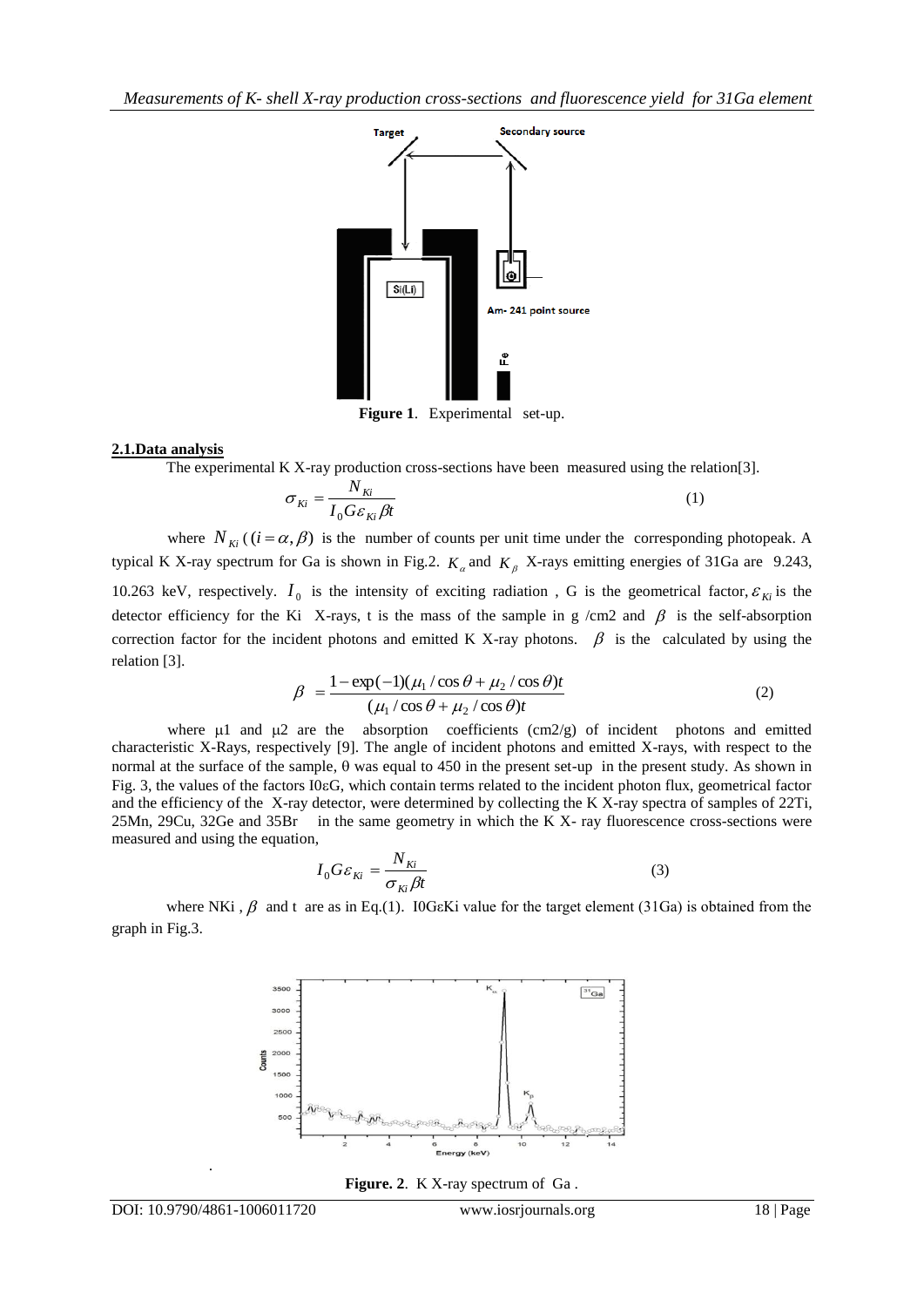

 **Figure. 3**. Plot of the factor I0εG vs. K X-ray energy.

## **III.Theoretical method**

The theoretical values of K X-ray production cross-sections have been calculated using the following equations,[4].

$$
\sigma_{K\alpha} = \sigma_K^p(E)\omega_K f_{K\alpha} \tag{4}
$$

$$
\sigma_{K\beta} = \sigma_K^p(E)\omega_K f_{K\beta} \tag{5}
$$

Where  $\sigma_K^P(E)$  is the K-shell photoionization cross-section for the given element at excitation energy E,  $ω$ <sub>K</sub> is the K-shell fluorescence yield and  $f$ <sub>Kα</sub> and  $f$ <sub>Kβ</sub> are fractional X-ray emission rates for Kα and Kβ;

$$
f_{K\alpha} = (1 + I_{K\beta} / I_{K\alpha})^{-1}
$$
 (6)

$$
f_{K\beta} = (1 + I_{K\alpha} / I_{K\beta})^{-1} \tag{7}
$$

where  $I_{K\beta} / I_{K\alpha}$  is the K $\beta$  to K $\alpha$  X-ray intensity ratio.  $I_{K\beta} / I_{K\alpha}$  values based on relativitic Hartree-Slater potential theory were used for the evaluation of theoretical K X-ray cross-sections [11]. In the this calculations, the values of  $\sigma_K^P(E)$  were taken from Scofield [10] based on Hartree-Slater potential theory, and the values of  $\omega_K$  were taken from the tables of Krause<sup>[7]</sup>.

## **IV. Conslusion**

The experimental values of K shell X-ray production cross-sections for 31Ga element at 11.372 keV are listed in Table 1. together with the theoeretical values obtained using Eq.(4 and 5). The overall error in the present measurements is estimated to be <7%. This error is the quadrature **s**um of the uncertainties in the different parameters(evaluation of photopeak area, the uncertainty of absorbtion coefficient, geometric effect, dedector efficiency etc.). In order to reduce the statistical error, experimental conditions and geometry were maintained during the experimental process. The agreement between the presently measured K shell X-ray production cross-sections and theoretical predictions agree to 2.4%, 2%, respectively, Table 1.

**Table 1.** Experimental and theoretical K-shell X-ray cross-sections (barns/atom) for 31Ga.

| <b>Element</b> | <b>Excitation energy</b> | <b>Present Work</b> |              | <b>Theoretical</b> |         |
|----------------|--------------------------|---------------------|--------------|--------------------|---------|
|                | (keV)                    | $\sigma_{\alpha}$   | Uρ           | $\alpha$           | ◡       |
| 31Ga           | 1.372                    | $7687 + 542$        | $979 \pm 64$ | 7874.763           | 998.875 |